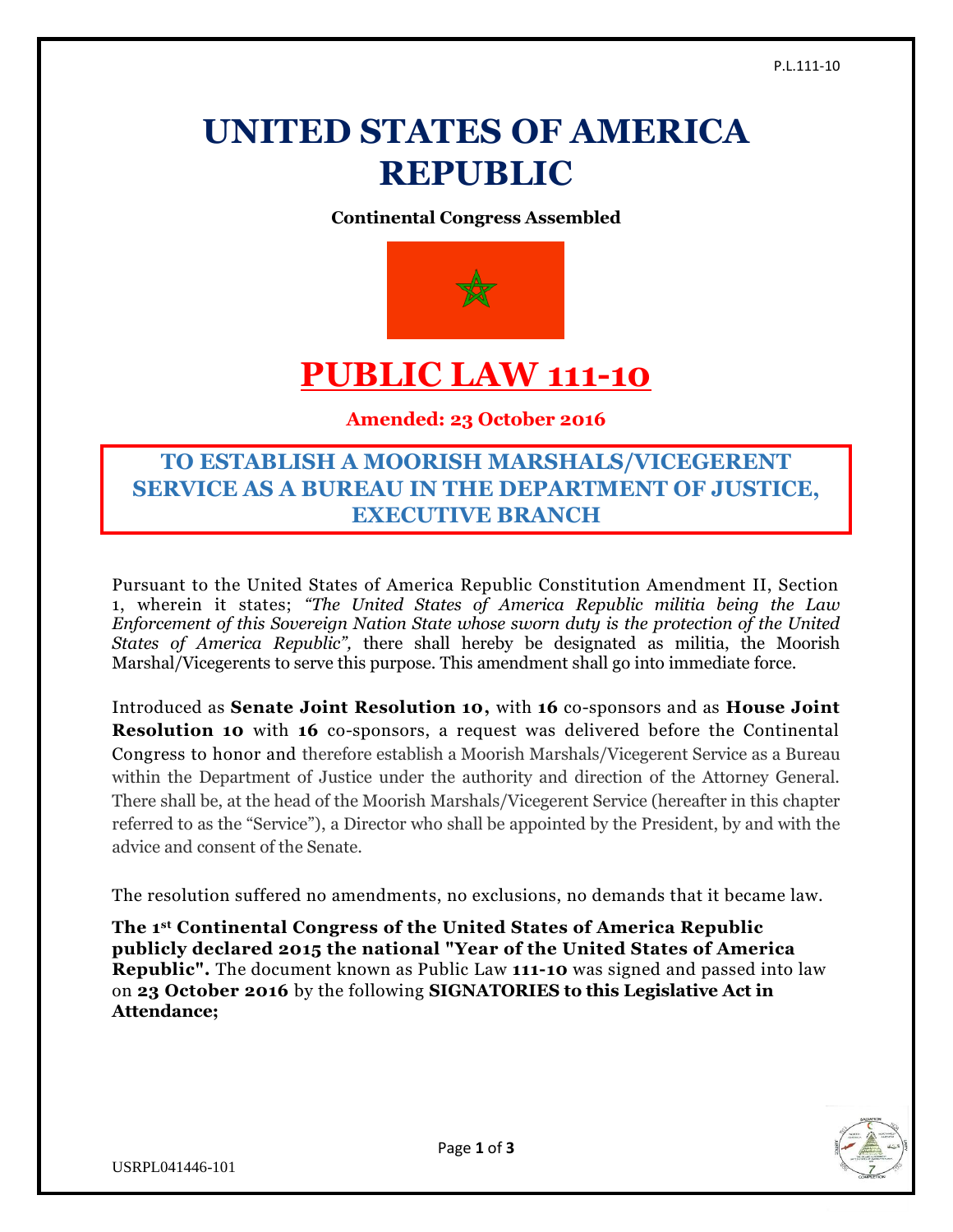**General Congress Assembled, United States of America Republic**

- 1. Christopher-Cannon: Bey, President, Illinois Province
- 2. Sharon-Green: El, Acting Speaker of the House, Missouri Province
- 3. Kimberly Ware: Bey, Treasurer, Illinois Province
- 4. Charles: Bey, Attorney General, Dept. of Justice, California Province
- 5. Taiwuan-Smith: Bey, Recorder of Deeds, Media Director Illinois
- 6. Ross Woody: Bey, Secretary of State, Dept. of State, Missouri Province
- 7. Darnell-Brown: Bey, Governor, Province of Virginia
- 8. Mandell Lamar-Williams: El, Governor, Georgia Province
- 9. Floyd-Harris: Bey, Governor, Missouri Province
- 10. Saadiq:Bey, Senator, Illinois Province
- 11. Steven-Jackson: El, Senator, Colorado, Province
- 12. Demeitric-Mason: El, Representative, California Province
- 13. Romulus-Dorsey: El, Chief Justice, Illinois Province
- 14. Linda Ann-Bashful: El, Public Minister, Missouri Province
- 15. Maurice Clement-Reynolds: Bey, Public Minister, Missouri Province
- 16. Leslie Andre-Atkins:El, Commissioner Vicegerent, Illinois Province

It reads as follows:

#### **PUBLIC LAW 111-10 on 23 October 2016**

#### **JOINT RESOLUTION**

#### **Authorizing and requesting the President**

**to proclaim and** establish a Moorish Marshals/Vicegerent Service as a Bureau within the Department of Justice in accord with the Laws and Constitution of the **United States of America Republic.**

**WHEREAS** the Moorish American People have made a unique contribution in shaping the United States of America Republic as a distinctive and blessed nation and people;

**WHEREAS** the Moorish American People are a People of deeply-held religious convictions springing from the Holy Scriptures of the Holy Koran and the Teachings of the Holy Prophet Noble Drew Ali. The Holy Prophet Noble Drew Ali led his People back to the Principles and standards of their forefathers' Free National Principals and Standards.

**WHEREAS** the Principals of Love, Truth, Peace, Freedom and Justice inspired concepts of civil government that are contained in our Declaration of Independence and Constitution of the United States of America Republic;

**WHEREAS the Moorish American People,** are now in great overstanding that, as a Nation of People being Nationwide in scope to achieve peace as well as unity as a single